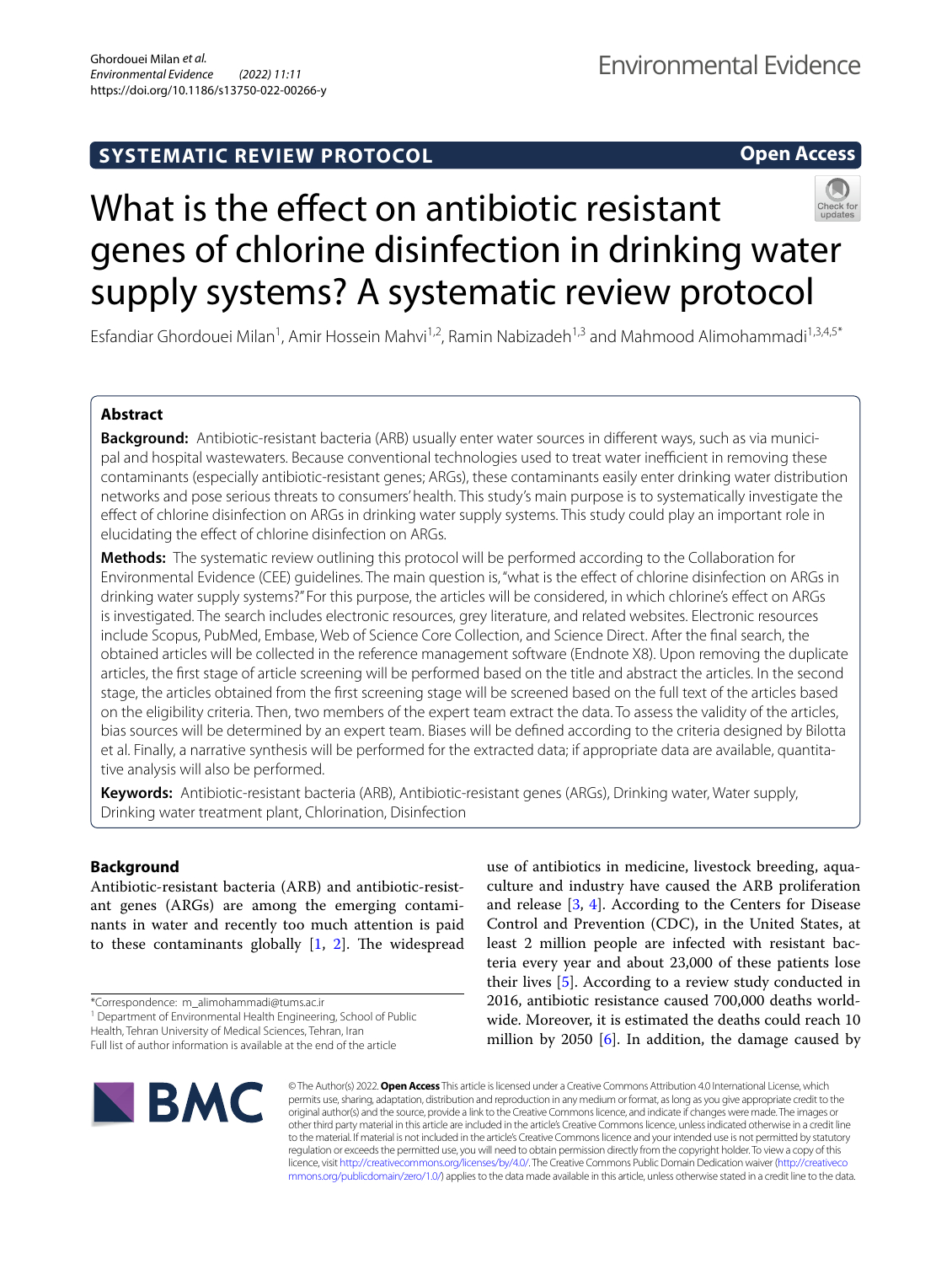antibiotic resistance to the world economy could reach 100 billion US dollars by 2050 [\[7–](#page-7-6)[9\]](#page-7-7). According to World Health Organization (WHO), if immediate action is not taken to combat antibiotic resistance, humans will face deadly infections in the "post-antibiotic era" that can take decades to cure [\[10\]](#page-7-8). ARBs enters water sources through municipal wastewater, hospital wastewater, municipal waste, agricultural waste, manure used as fertilizer on agricultural lands, runoff and even the effluent of some industrial treatment plants [[11](#page-7-9), [12\]](#page-7-10). After discharge, these contaminants enter surface water and, sometimes, groundwater. Because conventional technologies used for water treatment cannot efficiently remove these contaminants (especially ARGs) [\[13](#page-7-11), [14\]](#page-7-12), and thus, they may easily enter the drinking water distribution networks and turn into a serious threat to consumer health. Some studies have shown that ARBs and ARGs are present in bottled water, wells, rivers, lakes and various sources of drinking water [\[8](#page-7-13)]. ARBs and ARGs have also been recorded in drinking water treatment plants and drinking water distribution networks [\[10,](#page-7-8) [15](#page-7-14)]. Genes are transmitted between the bacteria in natural environments and engineering systems such as water and wastewater treatment plants [\[16](#page-7-15)]. Water supply systems can act as a suitable reservoir for transferring ARBs and ARGs from the aquatic environment to humans  $[17]$  $[17]$ . The main concern is that ARGs (which by themselves pose a little risk) can be easily passed through the water treatment system and transmit resistance to bacteria in the distribution network, including pathogenic bacteria. In this way, they pose serious threats (such as death, deadly and, sometimes, long-term infections) to human health. This expansion of potential bacterial resistance can be accomplished through horizontal transfer of genes (HGT), plasmids, transposons and integrons among diferent bacterial species [[8,](#page-7-13) [18](#page-7-17)[–21\]](#page-7-18). In large cities, drinking water is often supplied from surface water resources close to the city after proper and strict treatment processes [\[22](#page-7-19)]. The water treatment plant uses various processes such as focculation, sedimentation, fltration and disinfection to improve water quality. Among these processes, disinfection is the most important process for controlling microorganisms that reach the point of consumption from the treatment plant [\[23](#page-7-20)]. Chlorine is used as a disinfectant in drinking water supply systems in many countries due to its cost-efectiveness and simplicity of use [[24\]](#page-7-21). It plays an important role not only in killing bacteria, but also in stabilizing the microbial conditions of water in the distribution network [\[25](#page-7-22), [26](#page-7-23)]. Recent fndings show that chlorine may increase the number of ARGs in drinking water [[25,](#page-7-22) [27,](#page-7-24) [28\]](#page-7-25). Depending on the concentration of chlorine in the water, bacteria use diferent strategies to resist and transmit ARGs [\[17,](#page-7-16) [29\]](#page-7-26). In some studies, the frequency of mobile genetic elements (MGEs), including integrons and plasmids, increases after chlorination, which accelerates ARG transfer  $[20, 25, 30]$  $[20, 25, 30]$  $[20, 25, 30]$  $[20, 25, 30]$  $[20, 25, 30]$ . The results of some studies show that chlorination increases ARGs [[22,](#page-7-19) [25](#page-7-22), [28\]](#page-7-25), while the results of some other studies indicate a decrease in ARGs after chlorination  $[31-34]$  $[31-34]$  $[31-34]$ . Therefore, there is debate among researchers and scientists about the efect of disinfectants, especially chlorine, on ARBs and ARGs. Since we did not fnd any systematic reviews in literature in this feld. According to the overview we have done in this area, several review studies have investigated the efect of the chlorination process on ARGs in municipal and hospital wastewater [[35–](#page-7-31)[40\]](#page-8-0). Some reviews have investigated the impact of disinfectants on ARGs in biofilms  $[41]$  $[41]$  $[41]$ ; others have studied the effect of chlorine on intracellular ARGs [[42\]](#page-8-2); furthermore, others have examined the efectiveness of various treatment technologies and processes in removing ARGs from diferent aquatic environments [[43](#page-8-3)[–46](#page-8-4)]. Nevertheless, no systematic review article has explicitly investigated the efect of chlorine on ARGs in drinking water supply systems; however, there are several reviews in a similar feld that have examined the presence, dissemination and removal of ARG in raw and drinking water. In addition to chlorine, these articles have investigated other processes such as ozone, UV, ultraviolet light and, sometimes, biological activated carbon (BAC)  $[8, 17, 44, 47, 48]$  $[8, 17, 44, 47, 48]$  $[8, 17, 44, 47, 48]$  $[8, 17, 44, 47, 48]$  $[8, 17, 44, 47, 48]$  $[8, 17, 44, 47, 48]$  $[8, 17, 44, 47, 48]$  $[8, 17, 44, 47, 48]$  $[8, 17, 44, 47, 48]$ . Because these reviews are not "systematic" and have considered various treatment processes, the efect of chlorine on ARGs has not been studied in details. Thus, the present review can play an important role in elucidating the role of chlorine disinfection on the removal of ARGs. No organization, institution, or individual will be engaged in designing and conducting this study except the authors. Therefore, this study does not have stakeholder engagement.

## **Objective of the review**

The main purpose of the present work is to investigate systematically the efect of chlorine disinfection (the most widely used disinfection in water supply systems) on ARGs of drinking water supply systems. It is not clear exactly what type of efect chlorine can have on ARGs. Herein, this review explains the effect of chlorine and its compounds on ARGs in drinking water supply systems. It can indicate which ARGs are most present in disinfected (chlorinated) drinking water. It also shows at what dosages chlorine is the most efective in terms of limiting and inactivating ARGs.

## **Primary question**

"What is the efect of chlorine disinfection in drinking water supply systems on ARGs?" The question includes the following components: Population: Drinking water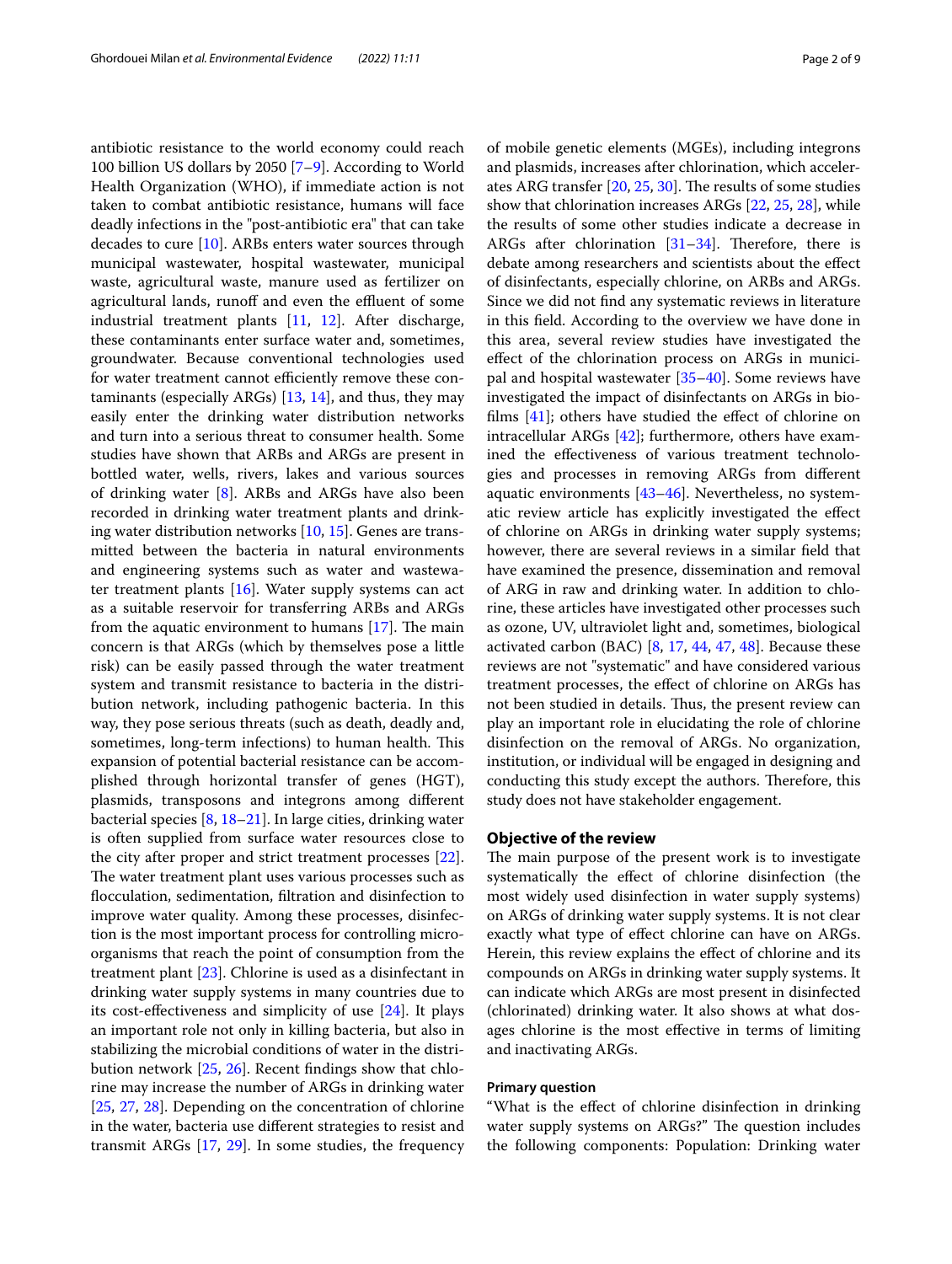supply systems such as springs, wells, treatment plants and drinking water distribution networks; Intervention/ exposure: Chlorine and chlorine compounds are added to drinking water as a disinfectant; Comparator: The presence of ARGs pre/post chlorination comparison; Outcome: The abundance and presence of ARGs after drinking water chlorination.

## **Secondary questions**

- 1. What ARGs are the most commonly present after chlorination?
- 2. What are the maximum and minimum efects of chlorine dosages on ARGs?
- 3. What is the optimal chlorine contact time for inactivating or limiting ARGs?

## **Methods**

This protocol, along with the systematic review outlined, will be performed according to the Collaboration for Environmental Evidence (CEE) guidelines for systematic review and evidence synthesis in environmental management [\[49](#page-8-8)], and will be reported according to ROSES reporting standards for systematic review evidence syn-theses (see Additional file [1](#page-6-0))  $[50]$  $[50]$ . This systematic review protocol has been registered in the PROSPERO database (Registration Number: CRD4202124307).

#### **Searching for articles**

In this study, for the scoping exercise, the articles investigating the efects of chlorine on ARGs were considered. At first, a pre-search was performed to determine the approximate number of articles in this field. The articles obtained in this stage were reviewed quantitatively and qualitatively. Also, search terms were identifed. After consultation and discussion with the team members, the search strings were revised. High-sensitivity search strategies were designed to identify most of the evidence in this field. The expert team developed a search strategy for each database based on PICO/PECO framework. In the next stage, the search will be based on the published reviews on the topic and suggestions from expert team members in at least four areas, including electronic databases, grey literature, related websites and contact with the authors. The electronic databases included are Scopus, PubMed, Embase, Web of Science Core Collection and Science Direct. We will use Boolean operators to combine search terms and substrings. The 'OR' operator will be used to combine synonym terms that increase search sensitivity. The 'AND' operator will be used to combine the components of a research question (PICO/ PECO framework); this will limit the search and increase

the search accuracy for retrieving the related articles. It is usually not recommended to use the 'NOT' operator because it may cause the loss of some of the related articles, but to limit a large number of irrelevant articles and specifcity of the topic, the 'NOT' operator will be used in this case. Asterisk (\*) will be used to include the different search term characters. Finally, if not accessible by the usual retrieval of articles, authors will be directly contacted to request the full texts of their publications [[51](#page-8-10), [52\]](#page-8-11).

#### *Language*

The primary search was conducted in Persian and English. However, due to the lack of related studies in Persian, the fnal search will be limited to English and we will not have a time limit.

## *Estimating the comprehensiveness of the search*

To evaluate the performance of the search strategy, a test list (see Additional fle [2\)](#page-6-1) of 15 articles was collected from primary search, experts and previous reviews according to the method used by Livoreil et al. [[51\]](#page-8-10). At frst, our search strategy could not retrieve the test listing articles; we changed the search strategy again until it retrieved all the test listing articles. Our search strategy was able to fnd all the test list articles. In addition, we reviewed references to the relevant articles obtained in the search based on the existing search strategy. Most of the relevant articles were found in the references in our search strategy, which confrmed the proper functioning of our search strategy.

#### *Publication databases*

Search terms will be searched in Scopus based on "TITLE-ABS-KEY", PubMed based on "MeSH", Embase based on "EMTREE", Web of Science Core Collection based on "Topic" and Science Direct based on "Title, abstract or author-specifed keywords". Search strings will be used to search the following five databases (see Additional fle [3](#page-6-2)).

- Scopus ([http://www.scopus.com\)](http://www.scopus.com);
- MEDLINE using PubMed ([https://pubmed.ncbi.nlm.](https://pubmed.ncbi.nlm.nih.gov) [nih.gov](https://pubmed.ncbi.nlm.nih.gov));
- EMBASE [\(http://www.embase.com\)](http://www.embase.com);
- Web of Science Core Collection ([https://webofknowl](https://webofknowledge.com) [edge.com](https://webofknowledge.com)); and
- Science Direct [\(http://www.sciencedirect.com](http://www.sciencedirect.com)).

#### Example of a search string in PubMed:

("Drinking Water"[Mesh] OR "Fresh Water"[Mesh] OR "Water"[Mesh]) OR "Water Resources" [Mesh] OR "Water Supply"[Mesh] OR "supply and distribution"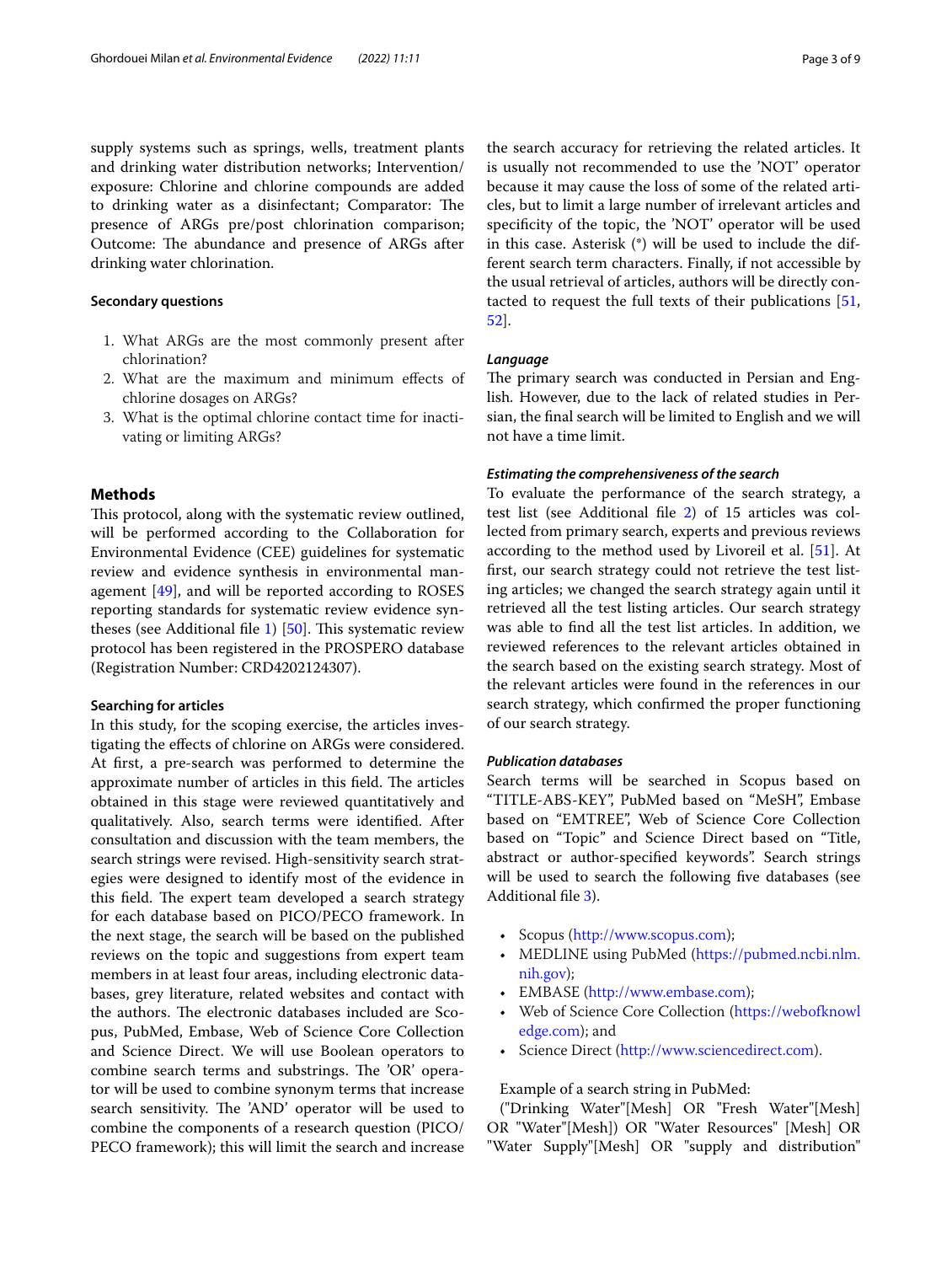[Subheading] OR "Water Purifcation"[Mesh] OR "Water Quality"[Mesh] OR "Water Wells"[Mesh] OR "Groundwater"[Mesh] OR "Water Pollution"[Mesh]) AND ("Disinfection"[Mesh] OR "Disinfectants"[Mesh] OR "Chlorine"[Mesh] OR "Halogenation"[Mesh]) AND ("Drug Resistance, Multiple, Bacterial"[Mesh] OR "Drug Resistance, Microbial"[Mesh] OR "Drug Resistance, Bacterial"[Mesh] OR "Anti-Bacterial Agents"[Mesh]) NOT "Waste Water"[Mesh] NOT "Sewage"[Mesh].

## *Internet searches*

Internet search will be done in Google Scholar. We will search Google Scholar using the Publish or Perish software. The search will be done based on a simplified search string (see Additional fle [4\)](#page-6-3) then the results of the frst 1000 hits will be downloaded.

## *Specialist searches*

Searching for the systematic study will not be limited to electronic databases. Also, it will be done to minimize the bias caused by publishing separate searches in grey literature and websites. In this context, our search will be limited to the keywords "drinking water", "drinking water treatment plant", "water supply", "tap water", "distribution system", chlorine\*, disinfect\*, "antimicrobial resistance", "antibiotic resistance", "antibiotic resistant". These keywords will be used in most searches for grey literature, but are not the same for all the sources and vary according to the source. Searching in grey literature will be done in the following databases and websites [\[51](#page-8-10)] (see Additional fle [5](#page-6-4)).

- ProQuest Dissertations and Theses Global;
- Open grey literature in Europe;
- World Alliance against Antibiotic Resistance;
- Center for Antibiotic Resistance Research;
- Centers for Disease Control and Prevention;
- European Committee on Antimicrobial Susceptibility Testing;
- Open Access Theses and Dissertations (OATD);
- Food and Agriculture Organization of the United Nations (FAO);
- British Library for Development Studies (BDLS);
- British Library e-theses online service;
- Directory of Open Access Journals; and
- Bielefeld Academic Search Engine.

## *Supplementary searches*

<span id="page-3-0"></span>For supplementary searches, citation chasing will be used to identify the potentially relevant studies. If not accessible by the usual retrieval of articles, authors will

be directly contacted to request the full texts of their publications.

#### *Search updating*

Evidence is constantly evolving. New studies are always likely to be undertaken and published. Therefore, if necessary, a search strategy update for all the resources will be performed before the final analysis. The searches will be updated before publication if this systematic review takes more than a year.

## **Article screening and study eligibility criteria Screening process**

After the fnal search, the articles will be collected in the reference management software (Endnote X8). After removing the duplicate articles, screening will be done in two stages (according to Fig. [1](#page-3-0)). The first screening stage

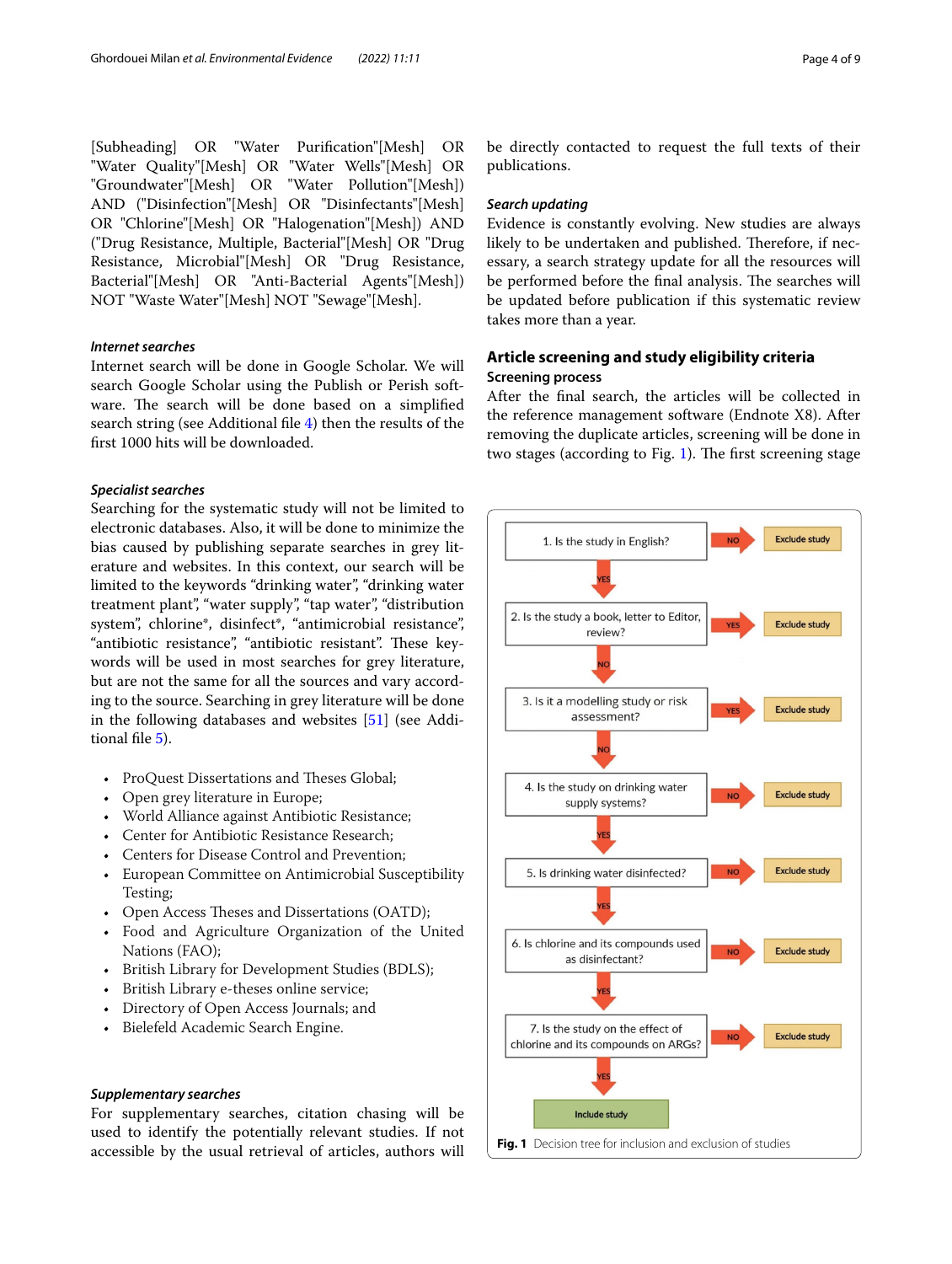will be based on the title and abstract of the articles. In the second stage and upon full text retrieval, the relevant items will be screened based on the full text criteria. The full text of articles that are not found will be obtained by contacting the authors. For three levels, two team members will perform the screening. In the case of disagreement between the two reviewers, the third reviewer will give the fnal opinion. All the team members will review articles that have been excluded at the full-text screening level. The project manager will double-check all the excluded articles to verify that no relevant articles are inappropriately excluded [[53,](#page-8-12) [54](#page-8-13)]. For the procedural independence, we followed the method proposed by Ebrahimi et al. [[55\]](#page-8-14). Systematic reviewers (who have also authored articles to be considered within the review) will not participate in decisions regarding inclusion or study validity assessment of their own work. The reasons for excluding the articles in the screening process (full text) should be reviewed by all the team members and will provide a list of full text articles excluded with reasons for their exclusion.

#### **Eligibility criteria**

Eligibility criteria are described in Table [1.](#page-4-0) Before screening all the articles (pre-screening), 10% of the articles (minimum 50) randomly will be screened by two reviewers, and Kappa tests will be calculated as a part of consistency checking and to assure consistency among reviewers. The Kappa score of  $\leq 0.6$  would indicate lack of consistency among reviewers. Eligibility criteria will be clarifed and the consistency check will be repeated

until the Kappa score is 0.6 or more [\[52](#page-8-11), [56](#page-8-15)]. According to the eligibility criteria, books will be excluded because they have longer editing and publishing time than most of the books are not available through electronic search and need a manual search, which is very time-consuming and, sometimes, out of reach.

## **Study validity assessment**

The team manager will check again all the articles excluded from the screening process before evaluating the validity of the articles. To evaluate the validity of studies and the internal validity of each included study, sources of bias will be determined by an expert team according to the criteria designed by Bilotta et al. [\[57,](#page-8-16) [58](#page-8-17)] and the criteria defned by Schindler et al. [\[59](#page-8-18)]. Table [2](#page-5-0) includes the bias assessment framework of the articles. The bias areas include: (1) selection and performance, (2) measurement of outcome, (3) publication and (4) other biases. The score range for each article will be in the range of 0–100. Articles will be classifed into three categories with low, medium and high bias. Articles with a score of higher than 67 will be placed in the low bias article class, articles with a score of 33–67 will be placed in the class with moderate bias, and articles with a score below 33 will be placed in the high bias class (see Additional file  $6$ ). Articles in category with high bias will be excluded from the quantitative synthesis.

External validity to determine the generalizability will be assessed using the eligibility criteria in the section above. We will consider for external validity: population (drinking water treatment plant/distribution network/

#### <span id="page-4-0"></span>**Table 1** Eligibility criteria

|                       | <b>Inclusion criteria</b>                                                                                                                                                                                                                                                                                                                                                                                                  | <b>Exclusion criteria</b>                                                                                                                        |
|-----------------------|----------------------------------------------------------------------------------------------------------------------------------------------------------------------------------------------------------------------------------------------------------------------------------------------------------------------------------------------------------------------------------------------------------------------------|--------------------------------------------------------------------------------------------------------------------------------------------------|
| Type of study         | Original articles, studies presented in theses and conferences                                                                                                                                                                                                                                                                                                                                                             | Books, letters to editor, review studies (literature reviews,<br>systematic reviews, and meta-analysis), risk assessment and<br>modeling studies |
| Language              | English                                                                                                                                                                                                                                                                                                                                                                                                                    | Non-English papers                                                                                                                               |
| Population            | Water treatment plants, water sources (springs and wells) used<br>as drinking water after disinfection with chlorine and chlorine<br>compounds (such as Cl <sub>2</sub> , Ca(OCl) <sub>2</sub> , NaOCl)                                                                                                                                                                                                                    | Municipal wastewater, hospital wastewater, sewage, surplus<br>water, runoff                                                                      |
| Intervention/exposure | Contact with chlorine and its compounds disinfectant                                                                                                                                                                                                                                                                                                                                                                       | Contact with other disinfectants (UV, $O_3$ , etc.)                                                                                              |
| Outcome               | Report of ARGs in chlorinated disinfected water prevalence or<br>concentration of ARGs                                                                                                                                                                                                                                                                                                                                     | No report of ARGs in water before and after chlorine disin-<br>fection or only report ARB                                                        |
| Study design          | Observational studies (cross-sectional studies) and experimen-<br>tal studies (such as pilot):<br>1. Study designs with appropriate comparators, including<br>before/after, control/treatment, different interventions (chlo-<br>rine dosage) as well as studies including both these types of<br>comparisons will be included<br>2. Studies examining the presence or prevalence of ARGs in<br>chlorinated drinking water |                                                                                                                                                  |
| Geography             | This review is not limited to geographical area (it is global)                                                                                                                                                                                                                                                                                                                                                             |                                                                                                                                                  |
| Period                | No time limit                                                                                                                                                                                                                                                                                                                                                                                                              |                                                                                                                                                  |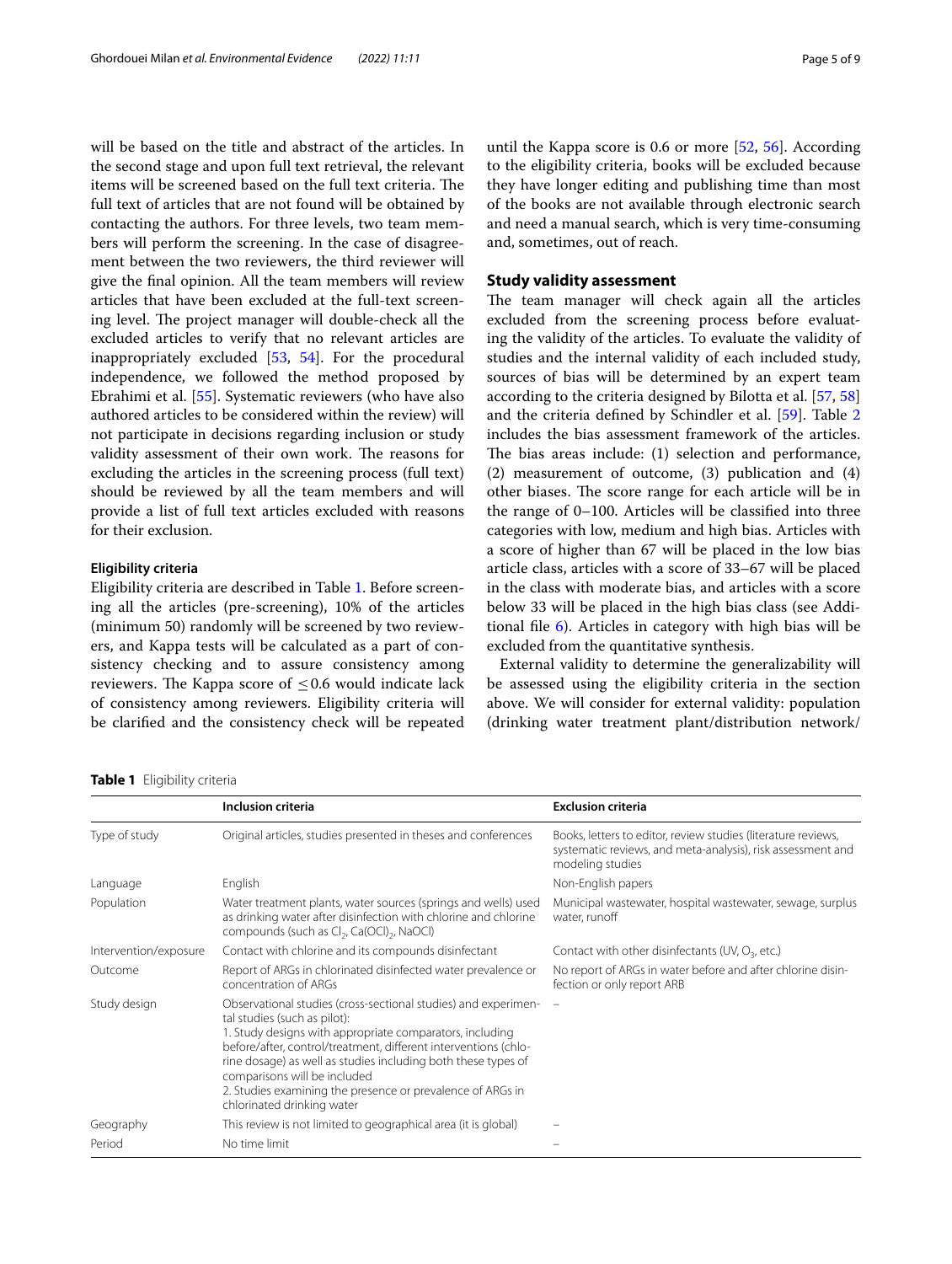## <span id="page-5-0"></span>**Table 2** Bias assessment framework of included articles

| <b>Table 2</b> Bias assessment framework of included articles<br><b>Bias area</b><br>Characteristic<br><b>Bias assessment</b><br><b>Bias score</b> |                                                                                |                                                                                    |    |  |  |
|----------------------------------------------------------------------------------------------------------------------------------------------------|--------------------------------------------------------------------------------|------------------------------------------------------------------------------------|----|--|--|
|                                                                                                                                                    |                                                                                |                                                                                    |    |  |  |
| Selection and performance bias: study design Sampling                                                                                              | Description of sampling method and transfer of samples to the 10<br>laboratory |                                                                                    |    |  |  |
|                                                                                                                                                    |                                                                                | Description of the sampling method or transfer of samples to<br>the laboratory     | -5 |  |  |
|                                                                                                                                                    |                                                                                | Method of sampling and transfer of samples to the laboratory 0<br>is not described |    |  |  |

|                                             |                          | the laboratory                                                                                                                       |              |
|---------------------------------------------|--------------------------|--------------------------------------------------------------------------------------------------------------------------------------|--------------|
|                                             |                          | Method of sampling and transfer of samples to the laboratory<br>is not described                                                     | $\mathbf{0}$ |
|                                             | Sample size              | Number of samples $>$ 5 or sample size $>$ 10 L                                                                                      | 10           |
|                                             |                          | Number of samples < 5 or sample size < 10 L                                                                                          | 5            |
|                                             |                          | Lack of sample size and number of samples                                                                                            | 0            |
|                                             | Replicates               | Replication of samples                                                                                                               | Yes [10]     |
|                                             |                          |                                                                                                                                      | No[0]        |
|                                             | Study timeframe          | Sampling time of more than two seasons (cold and hot sea-<br>sons, winter and spring or summer)                                      | 10           |
|                                             |                          | Sampling time of less than two seasons (hot or cold seasons)                                                                         | 5            |
|                                             |                          | Sampling time is not described                                                                                                       | 0            |
| Assessment bias: measurement of outcome     | Detection of ARGs        | The laboratory method and DNA extraction are clear [such<br>as PCR, qPCR, HT-qPCR, high-throughput sequencing (HTS)]<br>Metagenomics | 10           |
|                                             |                          | Laboratory methods and DNA extraction are unclear or not<br>described                                                                | 0            |
|                                             | Chlorine measurement     | Using standard methods to measure chlorine (exposure)                                                                                | 10           |
|                                             |                          | Using non-standard or unknown methods to measure chlorine<br>(exposure)                                                              | $\Omega$     |
|                                             | Confounders              | Measuring confounding factors and their effects are applied<br>(such as pH, temperature, DO, TOC, phosphate, and nitrate)            | 10           |
|                                             |                          | Measuring confounding factors, but their effects are not<br>applied                                                                  | 5            |
|                                             |                          | Unmeasured confounders                                                                                                               | 0            |
| Bias linked to clarity and publication bias | Statistical analyses     | Using and describing the statistical data analysis method                                                                            | Yes [10]     |
|                                             |                          |                                                                                                                                      | No[0]        |
|                                             | Reporting bias           | All the statistical tests, measurements, and variables mentioned<br>in methods are reported in the results or additional files       | Yes [10]     |
|                                             |                          |                                                                                                                                      | No [0]       |
| Other biases                                | Detection bias           | Having significant differences in the results before and after<br>chlorination                                                       | Yes [10]     |
|                                             |                          |                                                                                                                                      | No [0]       |
|                                             | Attrition bias           | Measuring the concentration or frequency of ARGs before and<br>after chlorination                                                    | Yes [10]     |
|                                             |                          |                                                                                                                                      | $No$ $[0]$   |
|                                             | Research aim consistency | Objectives of the study are clearly stated and the answer is<br>consistent with the objectives                                       | Yes [10]     |
|                                             |                          |                                                                                                                                      | No [0]       |
|                                             |                          |                                                                                                                                      |              |

tank/transmission line/tap water), disinfection (chlorine and its compounds), study scale (pilot/feld) and presentation of results (absolute versus relative abundance) as well as global susceptibility to bias (low external validity if definitively low internal validity). The critical appraisal could be used to qualify conclusions (i.e., weight studies in the synthesis) if we fnd a large variance in biases among studies. To assess accuracy in validity assessment, the validity assessment will be conducted on a random sample (at least 20% of the articles) by two reviewers. Disagreements will be resolved after discussion, with the opinion of the third reviewer. Finally, all the included articles will be controlled and confrmed by the team.

## **Data coding and extraction strategy**

We will extract raw data from appraised full texts. The extracted data will be recorded on a pre-confgured Excel spreadsheet (see Additional file [7](#page-6-6)). In accordance with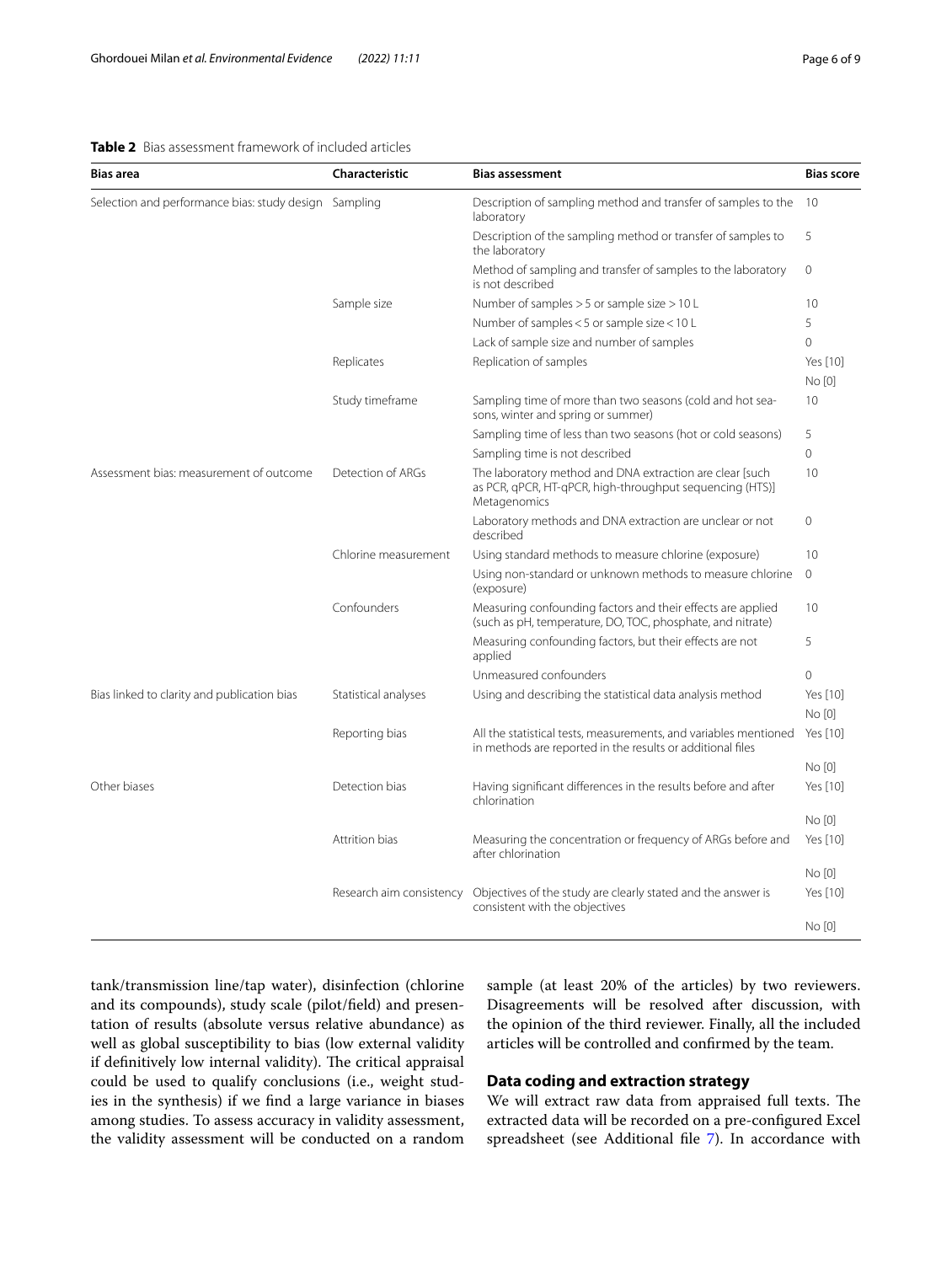the pre-designed form author, year of publication, location of study, sample size, type of study (bench, pilot or full scale), laboratory method, type of ARGs, concentration of ARGs, removal rate of ARGs, type of ARBs, type of antibiotic, type and dosage of used disinfectant, type of water such as springs, wells, surface water, groundwater, properties of water such as temperature, pH, DO, total organic carbon (TOC), nitrate and phosphorus as well as existence or absence of bioflm (in the form of existence) will be extracted from the full text of the articles. In the case of incomplete data, the authors of the article will be contacted and the complete data will be obtained. To reduce bias in data reporting and ensure all data are extracted correctly, data extraction will be performed by two team members (at least for 10% of the articles). Moreover, in case of disagreement, the article will be reviewed by the rest of the team [[54](#page-8-13)[–56](#page-8-15)].

## **Potential efect modifers/reasons for heterogeneity**

Potential efect modifers will be identifed and recorded from the included articles.

In this study, several factors may cause heterogeneity:

- Type of drinking water source (such as springs, wells, surface water, groundwater, water treatment systems, and drinking water distribution network);
- Properties and characteristics of the drinking water sources (physical, chemical, and biological quality);
- Study design (pilot or field);
- Type of chlorine compounds and dosage of chlorine;
- Monitoring duration;
- Sample size or number of samples;
- Laboratory methods for detection and measuring ARGs [such as PCR, qPCR, HT-qPCR or highthroughput sequencing (HTS)];
- Type of ARGs; and
- Study location.

The list (potential effect modifiers) will be reviewed and completed by the expert team after consultation (if necessary).

## **Data synthesis and presentation**

Narrative synthesis will be done for all the included articles. The results will be summarized in the tables and figures, and will be accompanied by an interpretation and discussion. Quantitative data analysis will be done for those articles that meet the requirements for quantitative synthesis. ARGs and chlorine doses will be presented based on the mean and standard deviation. Studies with diferent methods of measuring ARGs concentrations will be analyzed separately. If the studies have sufficient

and similar data, meta-analysis (using random-efects models) can be used to analyze the data. Studies with incomplete or missing data will not be included in the meta-analysis. If heterogeneity exists, meta-regression analyses or Cochrane's Q test will be done depending on the study process to assess between-study heterogeneity. The  $I^2$  test statistic can be used to measure the extent of this heterogeneity. A funnel plot comparing the study efect size with the standard error may be used to check the publication bias.

## **Supplementary Information**

The online version contains supplementary material available at [https://doi.](https://doi.org/10.1186/s13750-022-00266-y) [org/10.1186/s13750-022-00266-y.](https://doi.org/10.1186/s13750-022-00266-y)

<span id="page-6-2"></span><span id="page-6-1"></span><span id="page-6-0"></span>**Additional fle 1.** ROSES form for the systematic review protocol.

**Additional fle 2.** Test list (benchmark articles).

<span id="page-6-3"></span>**Additional fle 3.** Search strings for electronic database.

<span id="page-6-4"></span>**Additional fle 4.** Search strings in Google Scholar.

<span id="page-6-5"></span>**Additional fle 5.** Search strings for grey literature and academic.

**Additional fle 6.** Study validity assessment.

<span id="page-6-6"></span>**Additional fle 7.** Data coding and extraction strategy.

#### **Acknowledgements**

This work is part of the MSPH thesis of the frst author. The authors wish to thank the fnancial support from the Department of Environmental Engineering of the School of Public Health Tehran University of Medical Sciences (TUMS) (Project No. 98-01-27-39639)

#### **Authors' contributions**

The authors of the present protocol declare that they have cooperated in the formulation of the question, ideas and writing of the protocol. EGM: describing literature research method, study screening, data extraction, evidence evaluation, content drafting and approval and statistical analysis (if applicable); AHM: systematic review methods consultation, content review and approval; RN: microbiology consultation, statistical consultation, systematic review methods consultation, content review and approval; MA: study screening, data extraction, evidence evaluation, content review and approval. All authors read and approved the fnal manuscript.

#### **Funding**

Tehran University of Medical Sciences, through its Research Vice-Chancellor, funded the systematic review protocol described here. This study is related to thesis number IR.TUMS.SPH.REC.1399.297, Tehran University of Medical Sciences, Tehran, Iran. Tehran University of Medical Sciences supports this protocol (as a part of a Master's thesis) and the forthcoming review.

#### **Availability of data and materials**

Not applicable.

## **Declarations**

## **Ethics approval and consent to participate**

This study is related to the thesis with ethics number IR.TUMS.SPH. REC.1399.297, Tehran University of Medical Sciences, Tehran, Iran.

#### **Consent for publication**

Not applicable.

#### **Competing interests**

The authors declare that they have no competing interests.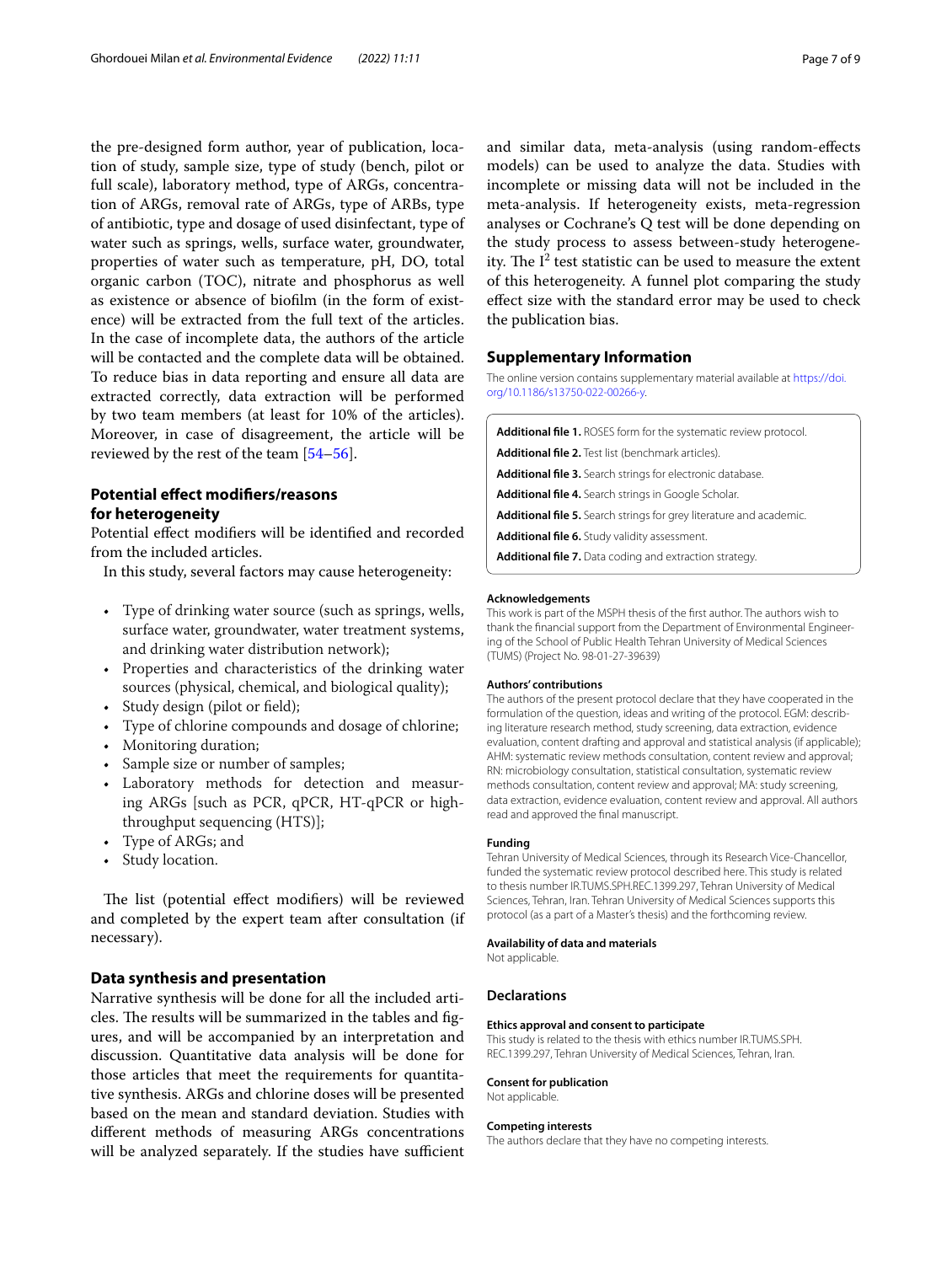#### **Author details**

<sup>1</sup> Department of Environmental Health Engineering, School of Public Health, Tehran University of Medical Sciences, Tehran, Iran. <sup>2</sup> Center for Solid Waste Research (CSWR), Institute for Environmental Research, Tehran University of Medical Sciences, Tehran, Iran. <sup>3</sup> Center for Air Pollution Research (CAPR), Institute for Environmental Research (IER), Tehran University of Medical Sciences, Tehran, Iran. <sup>4</sup>Center for Water Quality Research, Institute for Environmental Research, Tehran University of Medical Sciences, Tehran, Iran. <sup>5</sup>Health Equity Research Center (HERC), Tehran University of Medical Sciences, Tehran, Iran.

#### Received: 13 June 2021 Accepted: 15 March 2022 Published online: 22 March 2022

#### **References**

- <span id="page-7-0"></span>1. Bitton G. Wastewater microbiology. Hoboken: Wiley; 2005.
- <span id="page-7-1"></span>2. Dimavičienė B. Lithuanian and translated young adult literature in the contemporary Lithuanian literary system as conditioned by historical factors: an analysis using polysystem theory. 2016.
- <span id="page-7-2"></span>3. Bai X, Ma X, Xu F, Li J, Zhang H, Xiao X. The drinking water treatment process as a potential source of afecting the bacterial antibiotic resistance. Sci Total Environ. 2015;533:24–31.
- <span id="page-7-3"></span>4. He H, Zhou P, Shimabuku KK, Fang X, Li S, Lee Y, et al. Degradation and deactivation of bacterial antibiotic resistance genes during exposure to free chlorine, monochloramine, chlorine dioxide, ozone, ultraviolet light, and hydroxyl radical. Environ Sci Technol. 2019;53(4):2013–26.
- <span id="page-7-4"></span>5. Li R, Jay JA, Stenstrom MK. Fate of antibiotic resistance genes and antibiotic-resistant bacteria in water resource recovery facilities. Water Environ Res. 2019;91(1):5–20.
- <span id="page-7-5"></span>6. Liu S-S, Qu H-M, Yang D, Hu H, Liu W-L, Qiu Z-G, et al. Chlorine disinfection increases both intracellular and extracellular antibiotic resistance genes in a full-scale wastewater treatment plant. Water Res. 2018;136:131–6.
- <span id="page-7-6"></span>7. Wang R-N, Zhang Y, Cao Z-H, Wang X-Y, Ma B, Wu W-B, et al. Occurrence of super antibiotic resistance genes in the downstream of the Yangtze River in China: prevalence and antibiotic resistance profles. Sci Total Environ. 2019;651:1946–57.
- <span id="page-7-13"></span>8. Sanganyado E, Gwenzi W. Antibiotic resistance in drinking water systems: occurrence, removal, and human health risks. Sci Total Environ. 2019;669:785–97.
- <span id="page-7-7"></span>Giannakis S, Lett T-TM, Entenza JM, Pulgarin C. Solar photo-Fenton disinfection of 11 antibiotic-resistant bacteria (ARB) and elimination of representative AR genes. Evidence that antibiotic resistance does not imply resistance to oxidative treatment. Water Res. 2018;143:334–45.
- <span id="page-7-8"></span>10. Sullivan BA, Vance CC, Gentry TJ, Karthikeyan R. Efects of chlorination and ultraviolet light on environmental tetracycline-resistant bacteria and tet (W) in water. J Environ Chem Eng. 2017;5(1):777–84.
- <span id="page-7-9"></span>11. Laroche E, Pawlak B, Berthe T, Skurnik D, Petit F. Occurrence of antibiotic resistance and class 1, 2 and 3 integrons in Escherichia coli isolated from a densely populated estuary (Seine, France). FEMS Microbiol Ecol. 2009;68(1):118–30.
- <span id="page-7-10"></span>12. Mantilla-Calderon D, Plewa MJ, Michoud G, Fodelianakis S, Daffonchio D, Hong P-Y. Water disinfection byproducts increase natural transformation rates of environmental DNA in *Acinetobacter baylyi* ADP1. Environ Sci Technol. 2019;53(11):6520–8.
- <span id="page-7-11"></span>13. Destiani R, Templeton M. Chlorination and ultraviolet disinfection of antibiotic-resistant bacteria and antibiotic resistance genes in drinking water. AIMS Environ Sci. 2019;6(3):222–41.
- <span id="page-7-12"></span>14. Zhang M, Wang L, Xu M, Zhou H, Wang S, Wang Y, et al. Selective antibiotic resistance genes in multiphase samples during bioflm growth in a simulated drinking water distribution system: occurrence, correlation and low-pressure ultraviolet removal. Sci Total Environ. 2019;649:146–55.
- <span id="page-7-14"></span>15. Miranda AC, Lepretti M, Rizzo L, Caputo I, Vaiano V, Sacco O, et al. Surface water disinfection by chlorination and advanced oxidation processes: inactivation of an antibiotic resistant *E. coli* strain and cytotoxicity evaluation. Sci Total Environ. 2016;554:1–6.
- <span id="page-7-15"></span>16. Luo Y, Mao D, Rysz M, Zhou Q, Zhang H, Xu L, et al. Trends in antibiotic resistance genes occurrence in the Haihe River, China. Environ Sci Technol. 2010;44(19):7220–5.
- <span id="page-7-16"></span>17. Tan Q, Li W, Zhang J, Zhou W, Chen J, Li Y, et al. Presence, dissemination and removal of antibiotic resistant bacteria and antibiotic resistance genes in urban drinking water system: a review. Front Environ Sci Eng. 2019;13(3):1–15.
- <span id="page-7-17"></span>18. Guo X, Li J, Yang F, Yang J, Yin D. Prevalence of sulfonamide and tetracycline resistance genes in drinking water treatment plants in the Yangtze River Delta, China. Sci Total Environ. 2014;493:626–31.
- 19. Zhang M, Chen S, Yu X, Vikesland P, Pruden A. Degradation of extracellular genomic, plasmid DNA and specifc antibiotic resistance genes by chlorination. Front Environ Sci Eng. 2019;13(3):1–12.
- <span id="page-7-27"></span>20. Zhang J, Li W, Chen J, Wang F, Qi W, Li Y, et al. Effect of hydraulic conditions on the prevalence of antibiotic resistance in water supply systems. Chemosphere. 2019;235:354–64.
- <span id="page-7-18"></span>21. Yoon Y, Dodd MC, Lee Y. Elimination of transforming activity and gene degradation during UV and UV/H 2 O 2 treatment of plasmidencoded antibiotic resistance genes. Environ Sci Water Res Technol. 2018;4(9):1239–51.
- <span id="page-7-19"></span>22. Xu L, Ouyang W, Qian Y, Su C, Su J, Chen H. High-throughput profling of antibiotic resistance genes in drinking water treatment plants and distribution systems. Environ Pollut. 2016;213:119–26.
- <span id="page-7-20"></span>23. Khan S, Beattie TK, Knapp CW. Relationship between antibiotic-and disinfectant-resistance profles in bacteria harvested from tap water. Chemosphere. 2016;152:132–41.
- <span id="page-7-21"></span>24. Zhang H, Chang F, Shi P, Ye L, Zhou Q, Pan Y, et al. Antibiotic resistome alteration by diferent disinfection strategies in a full-scale drinking water treatment plant deciphered by metagenomic assembly. Environ Sci Technol. 2019;53(4):2141–50.
- <span id="page-7-22"></span>25. Shi P, Jia S, Zhang X-X, Zhang T, Cheng S, Li A. Metagenomic insights into chlorination efects on microbial antibiotic resistance in drinking water. Water Res. 2013;47(1):111–20.
- <span id="page-7-23"></span>26. Ding W, Jin W, Cao S, Zhou X, Wang C, Jiang Q, et al. Ozone disinfection of chlorine-resistant bacteria in drinking water. Water Res. 2019;160:339–49.
- <span id="page-7-24"></span>27. Huang J-J, Hu H-Y, Wu Y-H, Wei B, Lu Y. Efect of chlorination and ultraviolet disinfection on tetA-mediated tetracycline resistance of *Escherichia coli*. Chemosphere. 2013;90(8):2247–53.
- <span id="page-7-25"></span>28. Jia S, Shi P, Hu Q, Li B, Zhang T, Zhang X-X. Bacterial community shift drives antibiotic resistance promotion during drinking water chlorination. Environ Sci Technol. 2015;49(20):12271–9.
- <span id="page-7-26"></span>29. Guo M-T, Yuan Q-B, Yang J. Distinguishing efects of ultraviolet exposure and chlorination on the horizontal transfer of antibiotic resistance genes in municipal wastewater. Environ Sci Technol. 2015;49(9):5771–8.
- <span id="page-7-28"></span>30. Munir M, Wong K, Xagoraraki I. Release of antibiotic resistant bacteria and genes in the effluent and biosolids of five wastewater utilities in Michigan. Water Res. 2011;45(2):681–93.
- <span id="page-7-29"></span>31. Bertelli C, Courtois S, Rosikiewicz M, Piriou P, Aeby S, Robert S, et al. Reduced chlorine in drinking water distribution systems impacts bacterial biodiversity in bioflms. Front Microbiol. 2018;9:2520.
- 32. Hao H, Shi D-Y, Yang D, Yang Z-W, Qiu Z-G, Liu W-L, et al. Profling of intracellular and extracellular antibiotic resistance genes in tap water. J Hazard Mater. 2019;365:340–5.
- 33. Zhang T, Hu Y, Jiang L, Yao S, Lin K, Zhou Y, et al. Removal of antibiotic resistance genes and control of horizontal transfer risk by UV, chlorination and UV/chlorination treatments of drinking water. Chem Eng J. 2019;358:589–97.
- <span id="page-7-30"></span>34. Stange C, Sidhu J, Toze S, Tiehm A. Comparative removal of antibiotic resistance genes during chlorination, ozonation, and UV treatment. Int J Hyg Environ Health. 2019;222(3):541–8.
- <span id="page-7-31"></span>35. Triggiano F, Calia C, Diella G, Montagna MT, De Giglio O, Caggiano G. The role of urban wastewater in the environmental transmission of antimicrobial resistance: the current situation in Italy (2010–2019). Microorganisms. 2020;8(10):1–12.
- 36. Wang J, Chu L, Wojnárovits L, Takács E. Occurrence and fate of antibiotics, antibiotic resistant genes (ARGs) and antibiotic resistant bacteria (ARB) in municipal wastewater treatment plant: an overview. Sci Total Environ. 2020.<https://doi.org/10.1016/j.scitotenv.2020.140997>.
- 37. Rizzo L, Manaia C, Merlin C, Schwartz T, Dagot C, Ploy M, et al. Urban wastewater treatment plants as hotspots for antibiotic resistant bacteria and genes spread into the environment: a review. Sci Total Environ. 2013;447:345–60.
- 38. Hassoun-Kheir N, Stabholtz Y, Kreft J-U, De La Cruz R, Romalde JL, Nesme J, et al. Comparison of antibiotic-resistant bacteria and antibiotic